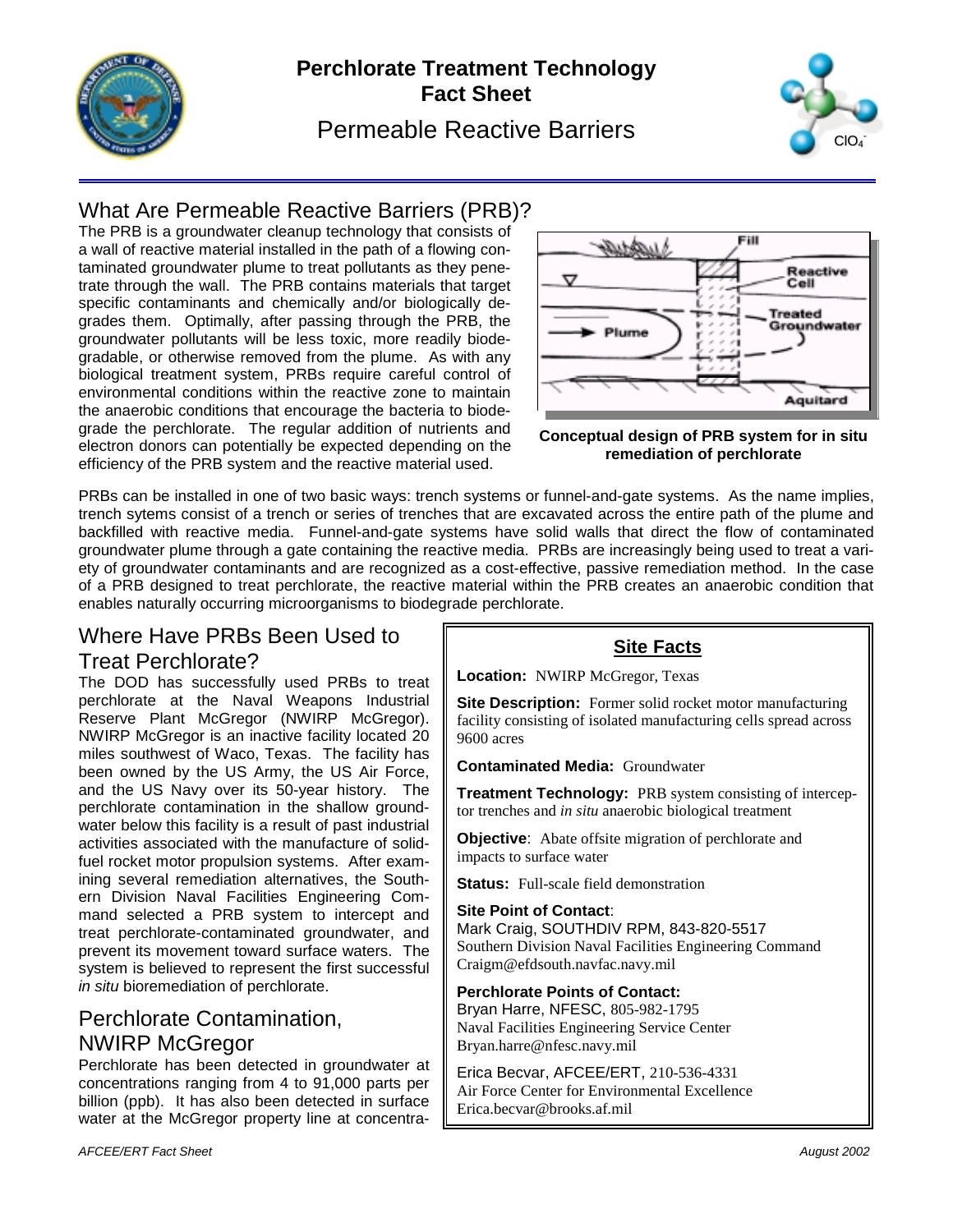

# **Perchlorate Treatment Technology Fact Sheet**

# Permeable Reactive Barriers



tions nearing 5,600 ppb, and in springs within the property area at concentrations up to 22,000 ppb. Water from the McGregor area eventually feeds into the Leon River and Lake Belton, which serve as drinking water sources for surrounding communities.

#### NWIRP McGregor PRB Description and **Performance**

The McGregor PRB system consists of three individual trenches, with a combined length of approximately one mile, dug to a depth of up to 25 feet below ground surface (bgs). Each trench is backfilled with highly permeable, reactive material consisting of gravel (for drainage), organic material, and electron donor. These materials create the anaerobic conditions needed to grow the bacteria that degrade the perchlorate. Within three weeks after trench construction and start of operation at McGregor, the perchlorate concentration of groundwater decreased by at least 90% from 27,000 ppb. After more than a year and a half of operation, the PRB system is still effectively reducing the perchlorate in the groundwater. The total estimated amount of perchlorate leaving the site has been reduced from over 60 pounds per month to less than 0.5 pounds per month. Initial results also indicate that trichloroethylene (TCE), another pollutant at the site, is also being biodegraded to below detection limits by the PRB.

## Cost Effectiveness

The most costly aspect of the McGregor PRB system was installing the 6,185 feet (over 1 mile) of trenches, costing an estimated \$833,000. However, the *in situ* system has allowed the US Navy to save millions of dollars in cleanup costs while reducing perchlorate concentrations to at or below the current detection limit. Capital cost avoidance has been estimated at more than \$3 million compared to *ex situ* technologies. In addition, operation and maintenance costs are estimated at \$5,000 per year versus \$100,000 per year for *ex situ* technologies. The PRB is expected to last between 8 to 15 years before the PRB system must be replaced.



## **PRB System Advantages**

- Passive, *in situ* cleanup technology no external energy source is required
- **PRB Installation at NWIRP McGregor**
- Sites can be used productively during clean  $up$  limited above ground structures required
- Can remediate groundwater plumes even when the source term of the plume cannot be located
- Should not alter the overall groundwater flow pattern as much as high-volume pumping
- Cost and performance and long-term operational data are limited; however, PRB systems are believed to be effective – they can treat groundwater for an estimated 25% of the costs of conventional pump and treat systems

## **PRB System Disadvantages**

- Groundwater monitoring system usually required for regulatory compliance, to measure performance and provide early warning of potential PRB failure
- Potential clogging from biological or chemical precipitates, requiring additional maintenance
- Because proper construction of a PRB requires excavation of soil down to the water table, depth to groundwater can limit whether PRBs can be installed
- Abnormal seasonal or climatic variations in the groundwater flow that overwhelms the PRB or draught periods that dry the PRB will affect the microbial populations and effectiveness of the system
- Potential construction complications with existing aboveground structures and underground utilities
- Does not treat plume area present down gradient of the barrier installation